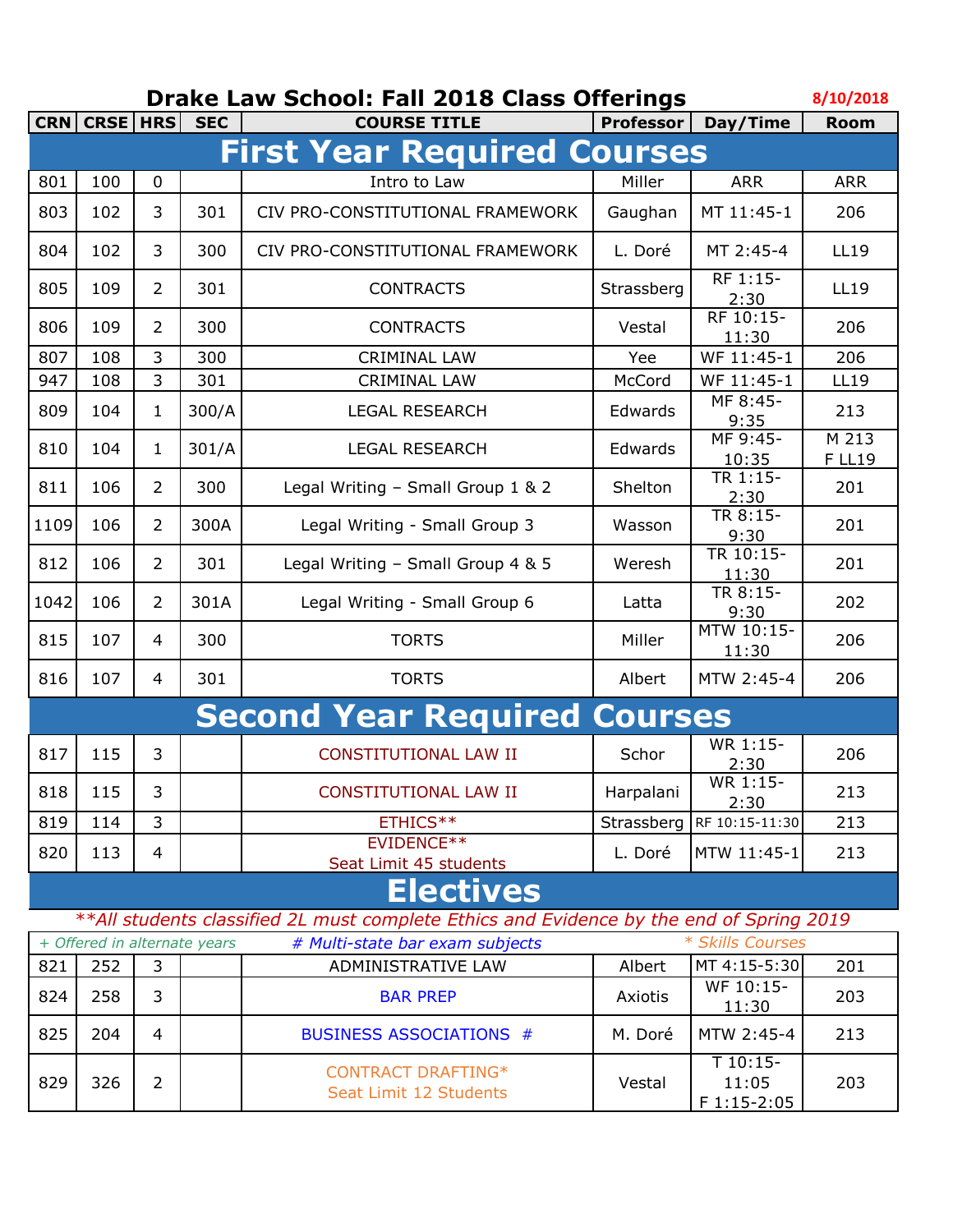| 832  | 236  | 3                       | <b>CRIMINAL PROCEDURE I #</b><br>Seat Limit: 40 students                                                                                                                                                                  | McCord               | RF 8:45-10         | 206     |
|------|------|-------------------------|---------------------------------------------------------------------------------------------------------------------------------------------------------------------------------------------------------------------------|----------------------|--------------------|---------|
| 919  | 279  | $\overline{3}$          | DOMESTIC VIOLENCE                                                                                                                                                                                                         | (Ryan/<br>Edmondson) | M 5:45-8:35        | 203     |
| 949  | 281  | $\overline{3}$          | <b>ELECTION LAW+</b>                                                                                                                                                                                                      | Gaughan              | MT 4:15-5:30       | 206     |
| 1115 | 281W | $\overline{0}$          | Adv. Writing for LAW 281                                                                                                                                                                                                  |                      |                    |         |
| 833  | 237  | 3                       | <b>FAMILY LAW #</b>                                                                                                                                                                                                       | Skogerson            | TR 5:45-7:00       | 206     |
| 915  | 235  | $\overline{3}$          | FEDERAL COURTS AND JURISDICTION                                                                                                                                                                                           | E. Mansfield         | R 5:45-8:35        | 203     |
| 834  | 208  | $\overline{3}$          | FEDERAL INCOME TAX                                                                                                                                                                                                        | Banta                | MT 1:15-2:30       | 203     |
| 1101 | 801C | 3                       | <b>FOUNDATIONS OF LAW</b><br>Non JD Students Only                                                                                                                                                                         | Sloven               | M 5:45-8:35        | 206     |
| 1102 | 801G | 3                       | <b>FOUNDATIONS OF LAW</b><br>Non JD Students Only                                                                                                                                                                         | Sloven               | M 5:45-8:35        | 206     |
| 1098 | 263  | 3                       | <b>IMMIGRATION LAW</b><br>Seat Limit: 10 students                                                                                                                                                                         | Pritchett            | MT 10:15-<br>11:30 | 202     |
|      | 615  |                         | <b>INDIVIDUAL RESEARCH</b><br>Students must have SIGNATURE of the supervising<br>professor for INDIVIDUAL RESEARCH to be added to<br>their schedule. Forms are in room 128 and on web.<br>LAW 615 MAY BE TAKEN ONLY ONCE. | <b>STAFF</b>         |                    |         |
|      | 615W |                         | Adv. Writing for LAW 615                                                                                                                                                                                                  |                      |                    |         |
| 837  | 260  | 3                       | <b>INSURANCE LAW</b>                                                                                                                                                                                                      | Godfredsen           | W 5:45-8:35        | Opp 282 |
| 840  | 282  | 3                       | INTRO TO INTELLECTUAL PROPERTY                                                                                                                                                                                            | Holman               | TW 11:45-1         | 201     |
| 1076 | 232  | 3                       | LAND USE+<br>** Seat limit 18                                                                                                                                                                                             | Rosenbloom           | MT 1:15-<br>2:30   | 207     |
| 841  | 233  | $\overline{2}$          | LEGISLATION                                                                                                                                                                                                               | Smith/<br>Hamilton   | MT 1:15-2:05       | 213     |
| 842  | 52   | $\overline{2}$          | LEGISLATIVE PRACTICE*<br>Prereq: Law 233 (Legislation); Law 627<br>(Legislative Internship)                                                                                                                               | Smith                | MT 2:45-3:40       | 207     |
| 843  | 51   | $\overline{2}$          | NEGOTIATIONS*<br>Seat Limit: 20 students                                                                                                                                                                                  | Goplerud             | W 4:15-6:05        | 203     |
| 952  | 228  | $\overline{3}$          | <b>PATENTS LAW+</b>                                                                                                                                                                                                       | Holman               | TW 8:45-10         | 213     |
| 920  | 53   | 3                       | PRETRIAL ADVOCACY*<br>Seat Limit: 16 Students                                                                                                                                                                             | Smith                | R 5:45-8:35        | 201     |
| 1044 | 150  | 3                       | PROSECUTION AND DEFENSE<br>Seat limit: 10 students                                                                                                                                                                        | Foritano             | W 4:15-6:55        | 206     |
| 1104 | 314  | $\overline{2}$          | RACE AND AMERICAN LAW                                                                                                                                                                                                     | Harpalani            | T 5:45-7:35        | 201     |
| 1108 | 800G | 3                       | REGULATORY PROCESS - LLM only                                                                                                                                                                                             | Parrish              | W 5:45-8:35        | 207     |
| 1110 | 800C | 3                       | REGULATORY PROCESS - MJ only                                                                                                                                                                                              | Parrish              | W 5:45-8:35        | 207     |
| 850  | 256  | 3                       | <b>SECURED TRANSACTIONS #</b>                                                                                                                                                                                             | M. Doré              | MT 8:45-10         | 206     |
| 1083 | 251  | $\overline{3}$          | <b>SECURITIES REGULATION +</b>                                                                                                                                                                                            | Leo                  | W 6-8:30           | 201     |
| 851  | 261  | $\overline{3}$          | STATE AND LOCAL GOVERNMENT                                                                                                                                                                                                | Clark                | WR 8:45-10         | 207     |
| 852  | 271  | $\overline{\mathbf{3}}$ | <b>TRADEMARKS</b>                                                                                                                                                                                                         | Lebron-Dykeman       | R4:15-7:05         | 207     |
|      |      |                         | Seat Limit: 20 Students<br>TRIAL AD ALL SECTIONS                                                                                                                                                                          |                      |                    |         |
| 953  | 50   | $\mathbf 0$             | required for all students in either Trial Ad<br>section                                                                                                                                                                   | Yee                  | M 5:45-6:35        | 201     |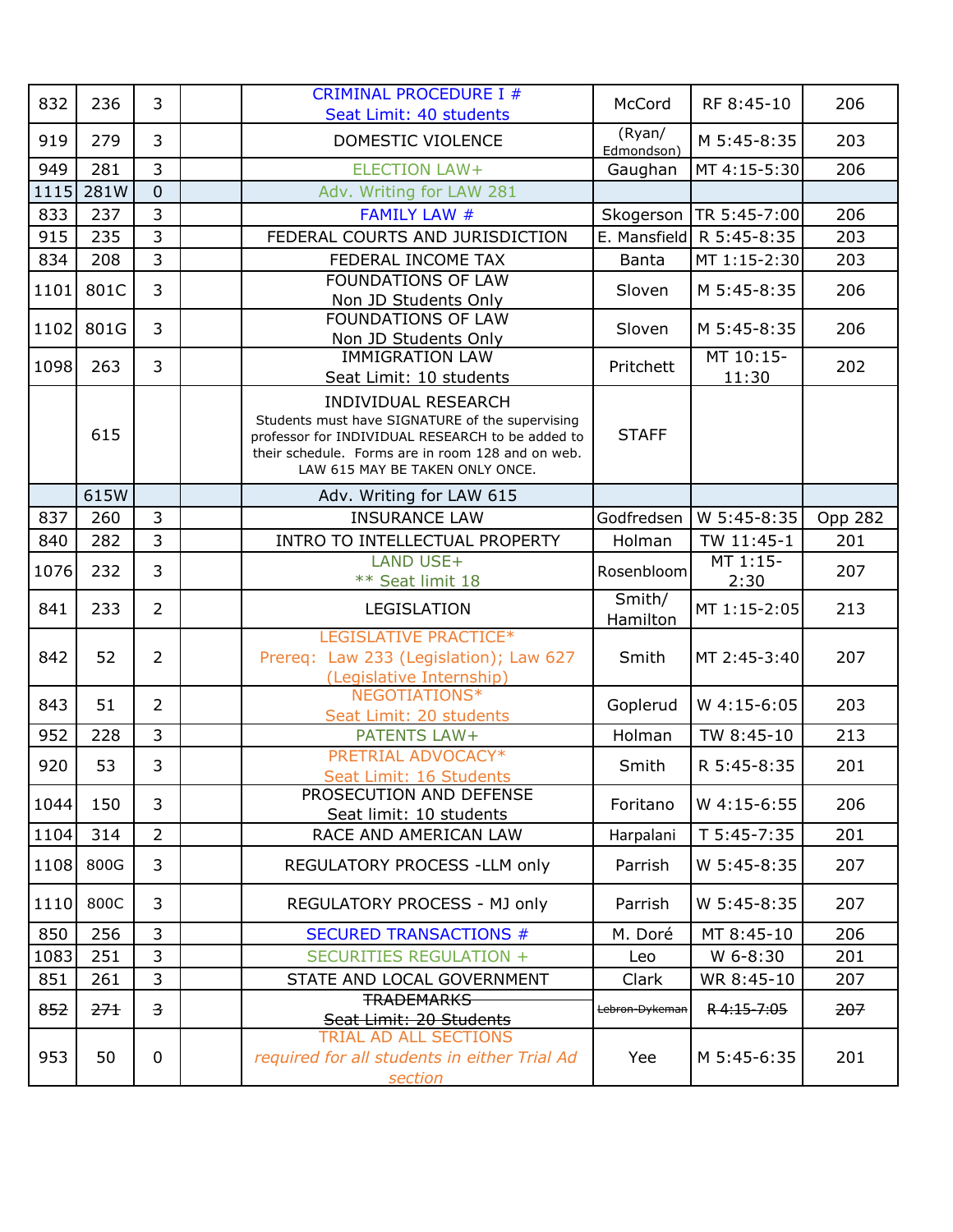| 853                                                                                                                                                                                                                                        | 50        | 3              |                              | <b>TRIAL ADVOCACY*</b><br>Prereq: Law 113 (Evidence) or<br>concurrently with permission of instructor.<br>Seat Limit: 12 Students<br>TRIAL ADVOCACY*                                                          | Scorpiniti   | W 5:45-8:35        | Clinic<br>Courtroom |  |
|--------------------------------------------------------------------------------------------------------------------------------------------------------------------------------------------------------------------------------------------|-----------|----------------|------------------------------|---------------------------------------------------------------------------------------------------------------------------------------------------------------------------------------------------------------|--------------|--------------------|---------------------|--|
| 855                                                                                                                                                                                                                                        | 50        | 3              |                              | Prereq: Law 113 (Evidence) or<br>concurrently with permission of instructor.<br>Seat Limit: 12 Students                                                                                                       | Noble        | R 5:45-8:35        | Clinic<br>Courtroom |  |
| 857                                                                                                                                                                                                                                        | 223       | 3              |                              | <b>WILLS &amp; TRUSTS #</b>                                                                                                                                                                                   | <b>Banta</b> | MT 4:15-<br>5:30   | 213                 |  |
| 856                                                                                                                                                                                                                                        | 244       | $\overline{2}$ |                              | <b>WORKERS COMPENSATION</b>                                                                                                                                                                                   | Miller       | MT 1:15-2:05       | 206                 |  |
| <b>Seminars</b><br>A student must have a current CGPA of 2.0 & completed 30 hours to register for one seminar and a current<br>CGPA of 2.5 to register for two seminars. Seminar Seat Limit: 20 students                                   |           |                |                              |                                                                                                                                                                                                               |              |                    |                     |  |
|                                                                                                                                                                                                                                            |           |                | + Offered in alternate years | # Multi-state bar exam subjects                                                                                                                                                                               |              | * Skills Courses   |                     |  |
| 1077                                                                                                                                                                                                                                       | 299       | 3              |                              | CLIMATE LAW AND POLICY                                                                                                                                                                                        | Rosenbloom   | MT 10:15-<br>11:30 | 207                 |  |
| 1081                                                                                                                                                                                                                                       | 299W      | $\Omega$       |                              | Adv. Writing for LAW                                                                                                                                                                                          |              |                    |                     |  |
| 1004                                                                                                                                                                                                                                       | 312       | 3              |                              | <b>ENVIRONMENTAL REGULATION OF</b><br><b>AGRICULTURE</b>                                                                                                                                                      | Hamilton     | MT 8:45-10         | 203                 |  |
|                                                                                                                                                                                                                                            | 1005 312W |                |                              | Adv. Writing for LAW                                                                                                                                                                                          |              |                    |                     |  |
| 1122                                                                                                                                                                                                                                       | 312       |                |                              | <b>ENVIRONMENTAL REGULATION OF</b><br><b>AGRICULTURE Exam Only</b>                                                                                                                                            | Hamilton     | MT 8:45-10         | 203                 |  |
| 862                                                                                                                                                                                                                                        | 310       | 3              |                              | INTERNATIONAL HUMAN RIGHTS                                                                                                                                                                                    | Clark        | WR 10:15-<br>11:30 | 207                 |  |
| 1047                                                                                                                                                                                                                                       | 310W      | $\overline{0}$ |                              | Adv. Writing for LAW 310                                                                                                                                                                                      |              |                    |                     |  |
| 867                                                                                                                                                                                                                                        | 304       | $\overline{2}$ |                              | <b>WOMEN &amp; THE LAW</b>                                                                                                                                                                                    | Frank        | W 2:45-4:25        | Clinic<br>219       |  |
| 868                                                                                                                                                                                                                                        | 304W      | $\overline{0}$ |                              | Adv. Writing for LAW 304                                                                                                                                                                                      |              |                    |                     |  |
| <b>Clinic Courses</b><br>These courses may not be taken concurrently with Law 628, 612, 613 or 614<br>Prerequisite for all Clinics: Completion of 3 semesters and GPA 2.0<br>ORIENTATION REQUIRED on August 17 from 9:00 a.m. to 4:30 p.m. |           |                |                              |                                                                                                                                                                                                               |              |                    |                     |  |
| 870                                                                                                                                                                                                                                        | 504       | $4 - 6$        |                              | CHILDREN RIGHTS CLINIC II*<br>Prereq: Law 280 (Children & the Law) or<br>Permission of Clinic Director. Students<br>must make a two semester commitment<br>Seat Limit: 8 Students<br>**Trial Ad recommended** | Pattison     | <b>TBA</b>         | Clinic<br>124       |  |
| 965                                                                                                                                                                                                                                        | 502       | $4 - 6$        |                              | <b>CRIMINAL DEFENSE CLINIC*</b><br>Seat Limit: 8 students<br>** Trial Ad is recommended**                                                                                                                     | Rigg         | MW 12:00           | Clinic<br>220       |  |
| 961                                                                                                                                                                                                                                        | 517       | $4 - 6$        |                              | JUVENILE DELINQUENCY CLINIC*<br>Seat Seat Limit: 5 students<br>** Trial Ad is recommended**                                                                                                                   | Houlihan     | <b>TBA</b>         | Clinic              |  |

 $\begin{array}{|c|c|c|c|c|}\n\hline\n874 & 503 & 4-6 & \text{ELDER LAW CLINIC*} \\
\hline\n874 & 503 & 4-6 & \text{Clinic} \\
& & & & & \text{Seat Limit: 8 students} \\
\hline\n\end{array}$  Oberbillig MW 12:00  $\begin{array}{|c|c|c|c|}\n\hline\n& & & \text{Clinic} \\
\hline\n123 & & & \text{Clinic} \\
\hline\n& & & \text{Sreat Limit: 8 students} \\
\hline\n\end{array}$ 

123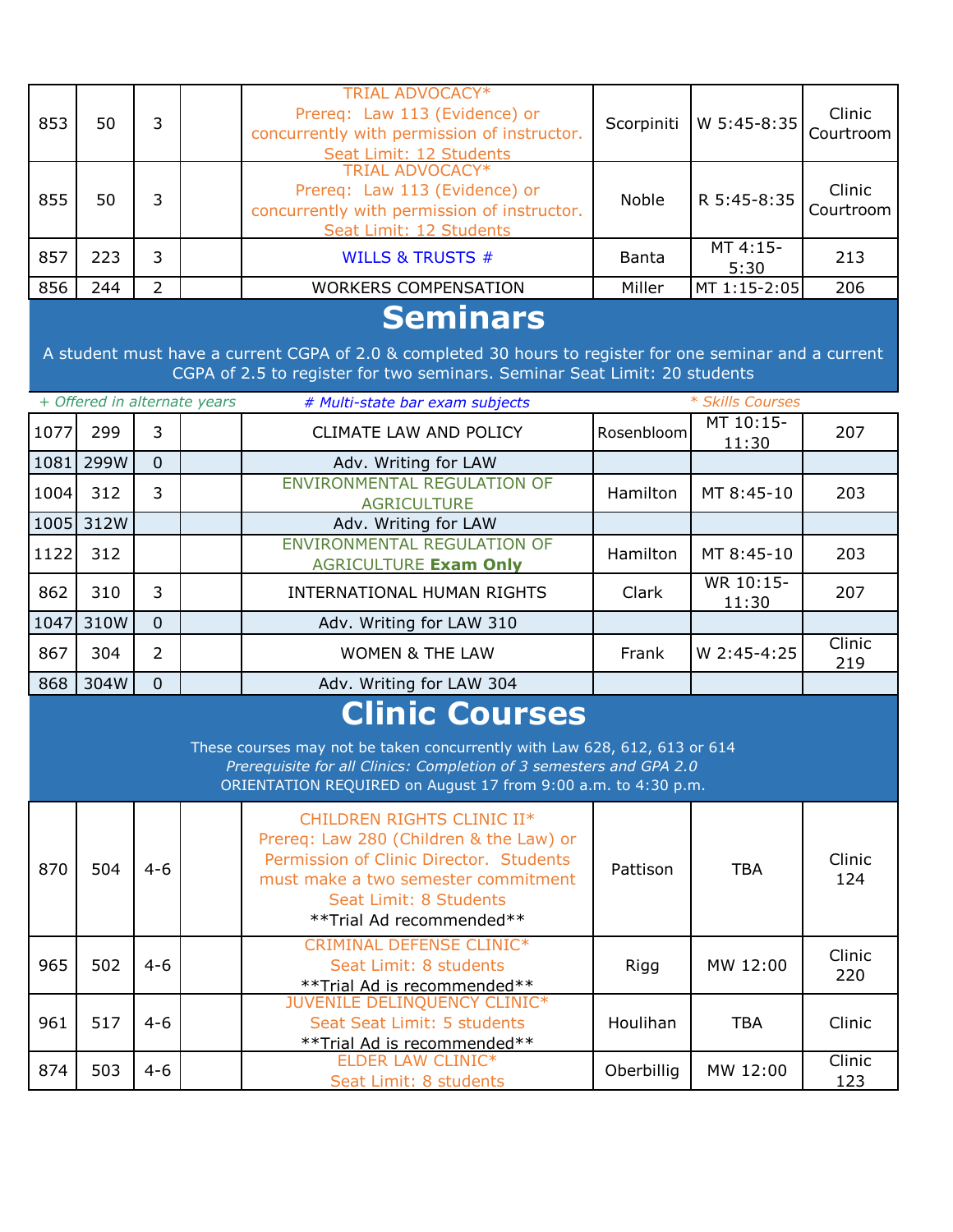| 976                                              | 519                                                                                                           | $4 - 6$        |  | ENTREP/TRANSACTIONAL CLINIC<br>Prerequisite: Law 204 Business<br><b>Associations</b>                                      | Lowe      | <b>TBA</b>               | Clinic<br>124 |  |  |  |
|--------------------------------------------------|---------------------------------------------------------------------------------------------------------------|----------------|--|---------------------------------------------------------------------------------------------------------------------------|-----------|--------------------------|---------------|--|--|--|
| 875                                              | 501                                                                                                           | $4 - 6$        |  | Seat Limit: 8 students<br><b>GENERAL CIVIL PRACTICE CLINIC*</b><br>Seat Limit: 8 students<br>** Trial Ad is recommended** | Frank     | MW 12:00                 | Clinic<br>219 |  |  |  |
|                                                  |                                                                                                               |                |  | <b>Advanced Clinics</b>                                                                                                   |           |                          |               |  |  |  |
|                                                  | Prerequisite for 510, 511 & 511L - Must have completed an entry level clinic course or Prosecution Internship |                |  |                                                                                                                           |           |                          |               |  |  |  |
| & have permission of Program Director            |                                                                                                               |                |  |                                                                                                                           |           |                          |               |  |  |  |
|                                                  |                                                                                                               |                |  | ADV CRIMINAL DEFENSE CLINIC/TRIAL*                                                                                        |           |                          |               |  |  |  |
| 877                                              | 511                                                                                                           | $\overline{2}$ |  | Seat Limit: 4 students                                                                                                    | Rigg      | F 12:00                  | Clinic        |  |  |  |
|                                                  |                                                                                                               |                |  | ** Trial Ad is recommended**                                                                                              |           |                          | 220           |  |  |  |
|                                                  |                                                                                                               |                |  | ADV. CRIMINAL DEFENSE CLINIC/TRIAL*                                                                                       |           |                          | Clinic        |  |  |  |
| 878                                              | 511L                                                                                                          | $\overline{2}$ |  | Seat Limit: 4 students                                                                                                    | Rigg      | F 12:00                  | 220           |  |  |  |
|                                                  |                                                                                                               |                |  | **Trial Ad is recommended**                                                                                               |           |                          |               |  |  |  |
|                                                  |                                                                                                               |                |  | ADVANCED GENERAL PRACTICE CLINIC*                                                                                         |           |                          | Clinic        |  |  |  |
| 879                                              | 510                                                                                                           | $\overline{4}$ |  | Seat Limit 4 students                                                                                                     | Frank     | R 12:00                  | 219           |  |  |  |
|                                                  |                                                                                                               |                |  | ** Trial Ad is recommended**                                                                                              |           |                          |               |  |  |  |
| <b>Ag. Law Journal - Law Review - Moot Court</b> |                                                                                                               |                |  |                                                                                                                           |           |                          |               |  |  |  |
| 880                                              | 400                                                                                                           | $\mathbf{1}$   |  | AG LAW JOURNAL I                                                                                                          | Hamilton  | <b>ARR</b>               | <b>ARR</b>    |  |  |  |
| 881                                              | 402                                                                                                           | 1              |  | AG LAW JOURNAL III                                                                                                        | Hamilton  | <b>ARR</b>               | <b>ARR</b>    |  |  |  |
| 882                                              | 404                                                                                                           | $\overline{2}$ |  | AG LAW JOURNAL BOARD                                                                                                      | Hamilton  | <b>ARR</b>               | <b>ARR</b>    |  |  |  |
| 883                                              | 406                                                                                                           | $\mathbf{1}$   |  | LAW REVIEW I                                                                                                              | Miller    | <b>ARR</b>               | <b>ARR</b>    |  |  |  |
| 884                                              | 408                                                                                                           | $\mathbf{1}$   |  | LAW REVIEW III                                                                                                            | Miller    | <b>ARR</b>               | <b>ARR</b>    |  |  |  |
| 885                                              | 411                                                                                                           | $\overline{2}$ |  | LAW REVIEW BOARD                                                                                                          | Miller    | <b>ARR</b>               | <b>ARR</b>    |  |  |  |
| 886                                              | 413                                                                                                           | $\mathbf{1}$   |  | MOOT COURT BOARD                                                                                                          | L. Doré   | <b>ARR</b>               | <b>ARR</b>    |  |  |  |
| 887                                              | 415                                                                                                           | $\overline{2}$ |  | MOOT COURT BOARD - NATIONAL COMP                                                                                          | L. Doré   | <b>ARR</b>               | <b>ARR</b>    |  |  |  |
|                                                  |                                                                                                               |                |  | MOOT COURT - ENVIRONMENTAL                                                                                                |           |                          |               |  |  |  |
| 888                                              | 416                                                                                                           | 1              |  | LAW COMP                                                                                                                  | Anderson  | <b>ARR</b>               | <b>ARR</b>    |  |  |  |
| 889                                              | 420                                                                                                           | $\mathbf{1}$   |  | MOOT COURT BOARD - NEGOTIATIONS                                                                                           | L. Doré   | <b>ARR</b>               | <b>ARR</b>    |  |  |  |
|                                                  |                                                                                                               |                |  | MOOT COURT - OTHER                                                                                                        |           | <b>ARR</b>               | <b>ARR</b>    |  |  |  |
| 890                                              | 424                                                                                                           | $\mathbf{1}$   |  | <b>COMP/ARBITRATION</b>                                                                                                   | L. Doré   |                          |               |  |  |  |
|                                                  |                                                                                                               |                |  | <b>INTERNSHIPS</b>                                                                                                        |           |                          |               |  |  |  |
|                                                  |                                                                                                               |                |  | All internships require permission of the supervising professor and, where indicated, Associate Dean.                     |           |                          |               |  |  |  |
|                                                  |                                                                                                               |                |  | A student must have at least a 2.0 CGPA to preregister for and take an internship.                                        |           |                          |               |  |  |  |
|                                                  |                                                                                                               |                |  | CLASSROOM COMPONENT, INTERNSHIP                                                                                           |           | August 23,               |               |  |  |  |
|                                                  |                                                                                                               |                |  | Dates: August 23, September 6, September                                                                                  |           | September 6,             | Clinic        |  |  |  |
|                                                  |                                                                                                               |                |  | $**$ All<br>20, October 4                                                                                                 | Pritchett | September 20,            | Courtroom     |  |  |  |
|                                                  |                                                                                                               |                |  | internship students are required to                                                                                       |           | October 4, 4:15-<br>5:15 |               |  |  |  |
|                                                  |                                                                                                               |                |  | attend**                                                                                                                  |           |                          |               |  |  |  |
| 891                                              | 604                                                                                                           | $\overline{2}$ |  | ADMINISTRATIVE LAW INTERNSHIP                                                                                             | Albert    | <b>ARR</b>               | <b>ARR</b>    |  |  |  |
|                                                  |                                                                                                               |                |  | Prerequisite: Law 252 (Admin Law)                                                                                         |           |                          |               |  |  |  |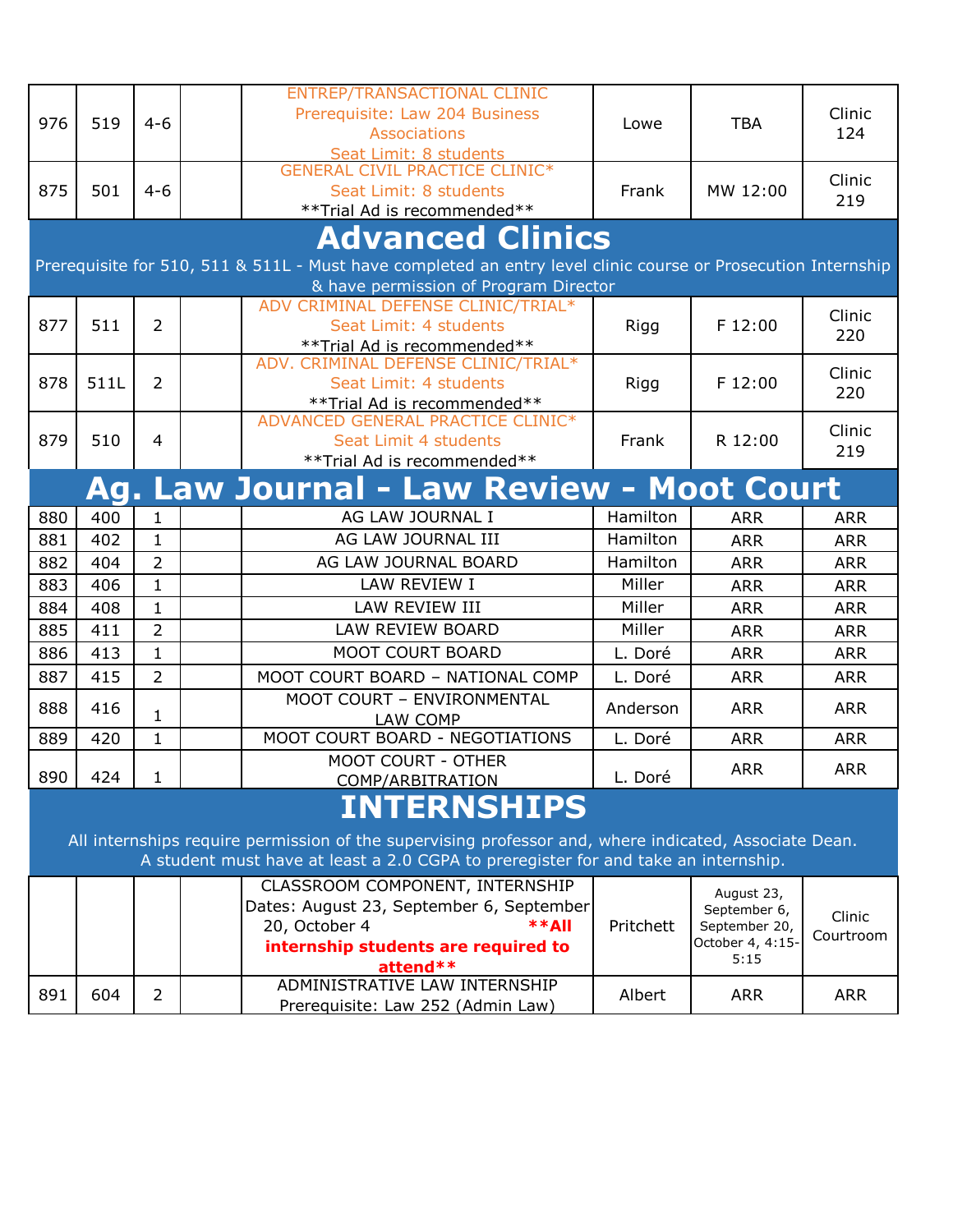| 960  | 633 | 3              | ADV. POLK PROSECUTOR INTERNSHIP<br>Prerequisite: 3 semesters completed, including<br>Law 113 (Evidence) and Law 236 (Crim Pro I).<br>Will need to have competed a standard<br>Prosecution Internship (Law 613 or 614) prior to<br>enrollment. May not be taken concurrently with<br>Law 501, 628, 502 or 503 | Foritano     | <b>ARR</b> | <b>ARR</b> |
|------|-----|----------------|--------------------------------------------------------------------------------------------------------------------------------------------------------------------------------------------------------------------------------------------------------------------------------------------------------------|--------------|------------|------------|
| 892  | 612 | 1              | ADVANCED PROSECUTOR INTERNSHIP<br>Prerequisite: 3 semesters completed, including<br>Law 113 (Evidence) and Law 236 (Crim Pro I).<br>Will need to have competed a standard<br>Prosecution Internship (Law 613 or 614) prior to<br>enrollment. May not be taken concurrently with<br>Law 501, 628, 502 or 503  | Foritano     | <b>ARR</b> | <b>ARR</b> |
| 893  | 622 | $1 - 3$        | CHILDREN RIGHTS INTERNSHIP                                                                                                                                                                                                                                                                                   | Pattison     | <b>ARR</b> | <b>ARR</b> |
| 894  | 610 | 3              | CONSUMER LAW INTERNSHIP<br>Prereq: Law 303 (Consumer Protection)                                                                                                                                                                                                                                             |              | <b>ARR</b> | <b>ARR</b> |
| 974  | 634 | $2 - 3$        | DISABILITIES RIGHTS IOWA (DRI)                                                                                                                                                                                                                                                                               | Pattison     | <b>ARR</b> | <b>ARR</b> |
| 895  | 626 | $2 - 3$        | ENVIRONMENTAL INTERNSHIP                                                                                                                                                                                                                                                                                     | Anderson     | <b>ARR</b> | <b>ARR</b> |
| 896  | 603 | $1 - 3$        | <b>ETHICS INTERNSHIP</b><br>Prereq: Law 114 (Ethics)<br>Limit 1 student                                                                                                                                                                                                                                      | Strassberg   | <b>ARR</b> | <b>ARR</b> |
| 897  | 609 | 3              | FED PUBLIC DEFENDER INTERNSHIP<br>May NOT be taken concurrently with Law 501,<br>627, 612, 613, 614, 502 or 503                                                                                                                                                                                              | Rigg         | <b>ARR</b> | <b>ARR</b> |
|      | 625 | 3              | FORECLOSURE DEFENSE INTERNSHIP                                                                                                                                                                                                                                                                               | Mansfield    | <b>ARR</b> | <b>ARR</b> |
| 899  | 621 | 6              | HONORS JUDICIAL INTERNSHIP<br>Prereq: 3 semesters completed and approval of<br>supervising professor & Assoc. Dean                                                                                                                                                                                           | Pritchett    | <b>ARR</b> | <b>ARR</b> |
|      | 600 | $1 - 3$        | <b>INDEPENDENT INTERNSHIP</b><br>Must have permission of supervising professor &<br>Assoc. Dean.<br>Forms in room 128 and on web                                                                                                                                                                             | <b>STAFF</b> | <b>ARR</b> | <b>ARR</b> |
| 917  | 630 | 3              | <b>IOWA ATTORNEY GENERAL'S</b><br><b>OFFICE INTERNSHIP</b><br>Prereq: 3 semesters completed, including<br>Evidence (113) and Crim. Pro. 1 (236).<br>May not be taken concurrently with Law 501,<br>625, 612, 502 or 503                                                                                      | Foritano     | <b>ARR</b> | <b>ARR</b> |
| 900  | 605 | $2 - 3$        | IOWA CIVIL RIGHTS COMMISSION<br><b>INTERNSHIP</b>                                                                                                                                                                                                                                                            | Axiotis      | <b>ARR</b> | <b>ARR</b> |
| 1041 | 640 | $\overline{3}$ | IOWA PUBLIC INFORMATION BOARD (IPIB)                                                                                                                                                                                                                                                                         | Gaughan      | <b>ARR</b> | <b>ARR</b> |
| 1117 | 642 | $1 - 3$        | <b>IOWA SECRETARY OF STATE</b>                                                                                                                                                                                                                                                                               | Gaughan      | <b>ARR</b> | <b>ARR</b> |
| 1064 | 618 | 3              | <b>IOWA SUPREME COURT SCHOLAR</b><br><b>INTERNSHIP</b><br>Permission of Associate Dean required                                                                                                                                                                                                              | <b>Jurs</b>  | <b>ARR</b> | <b>ARR</b> |
| 1121 | 637 | 3              | <b>IOWA SUPREME COURT ADMINISTRAVTIVE</b><br><b>INTERNSHIP</b><br>Permission of Associate Dean required                                                                                                                                                                                                      | McCord       | <b>ARR</b> | <b>ARR</b> |
| 901  | 624 | 3              | IOWA WORKERS COMPENSATION<br>COMMISSIONER'S OFFICE INTERNSHIP                                                                                                                                                                                                                                                | Miller       | <b>ARR</b> | <b>ARR</b> |
| 902  | 623 | $1 - 3$        | <b>JUDICAL INTERNSHIP</b><br>Prereq: 30 credit hrs and 2.3 CGPA<br>Seat Limit: 6 Students                                                                                                                                                                                                                    | Jurs         | <b>ARR</b> | <b>ARR</b> |